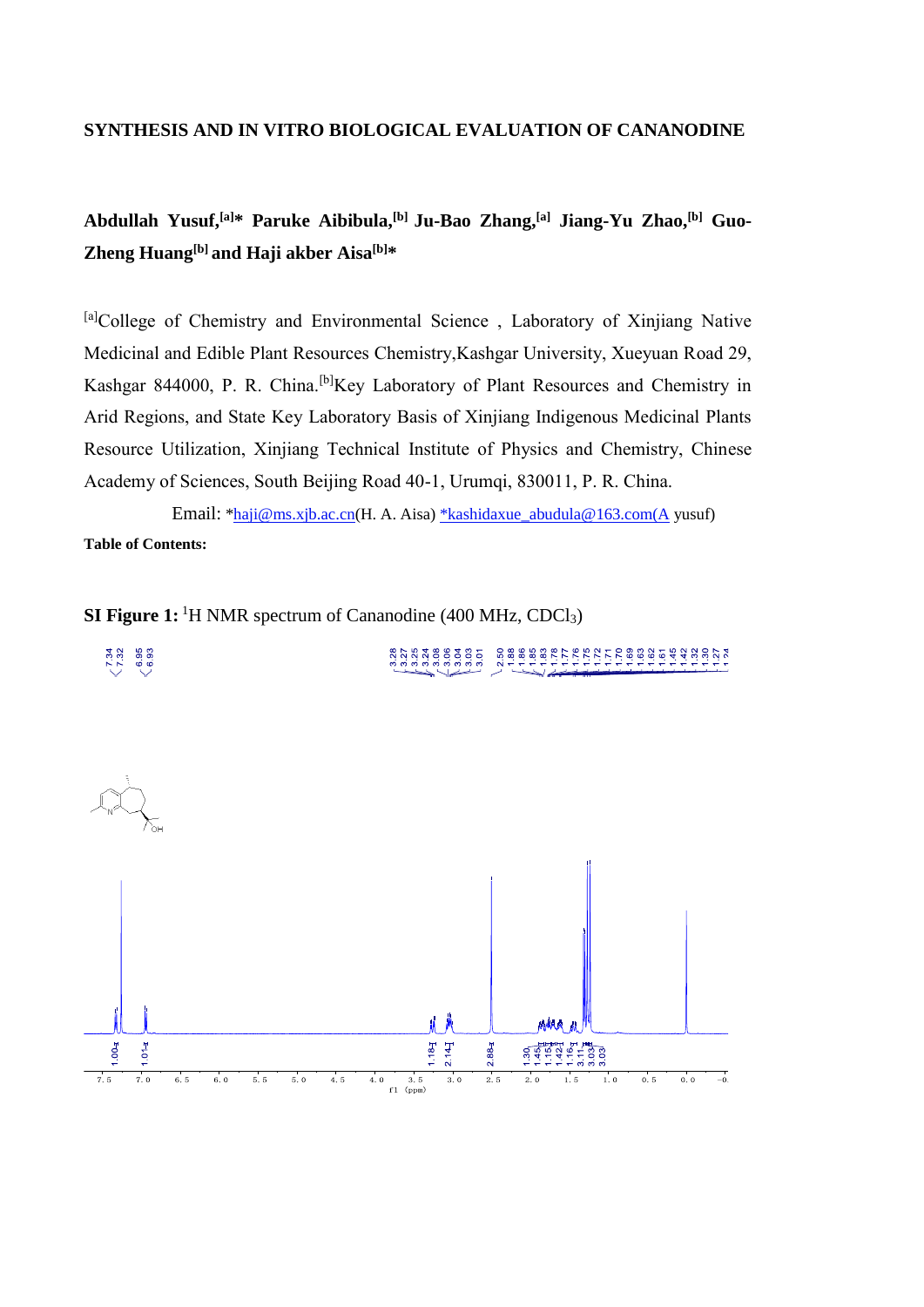

**SI Figure 3:** HR-ESI-MS spectrum of Cananodine (HR-ESI-MS)

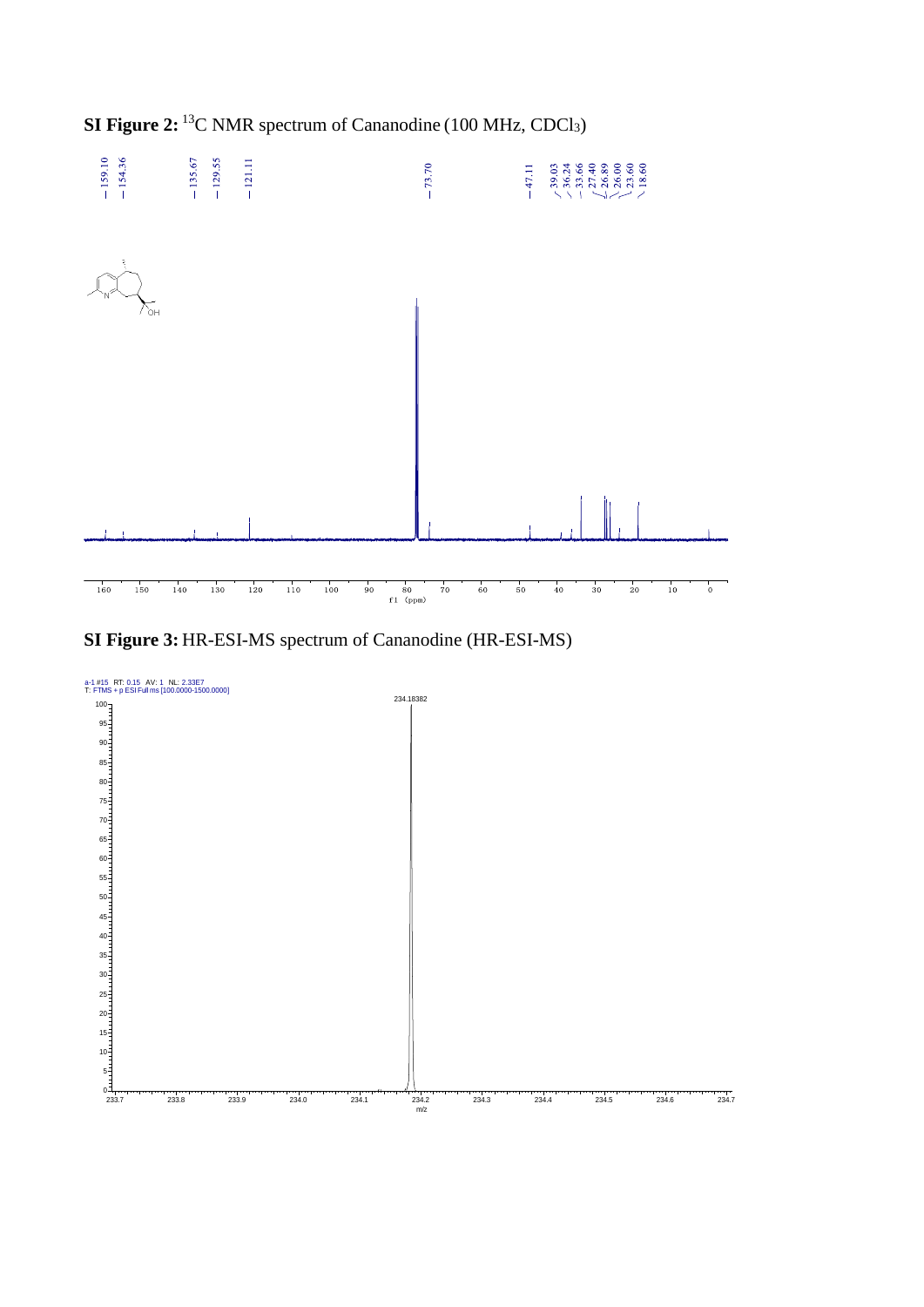

**SI Figure 4:** <sup>1</sup>H NMR spectrum of 5*S*,8*S*-Cananodine (400 MHz, CDCl3)

**SI Figure 5:** <sup>13</sup>C NMR spectrum of 5*S*, 8*S*-Cananodine (100 MHz, CDCl<sub>3</sub>)

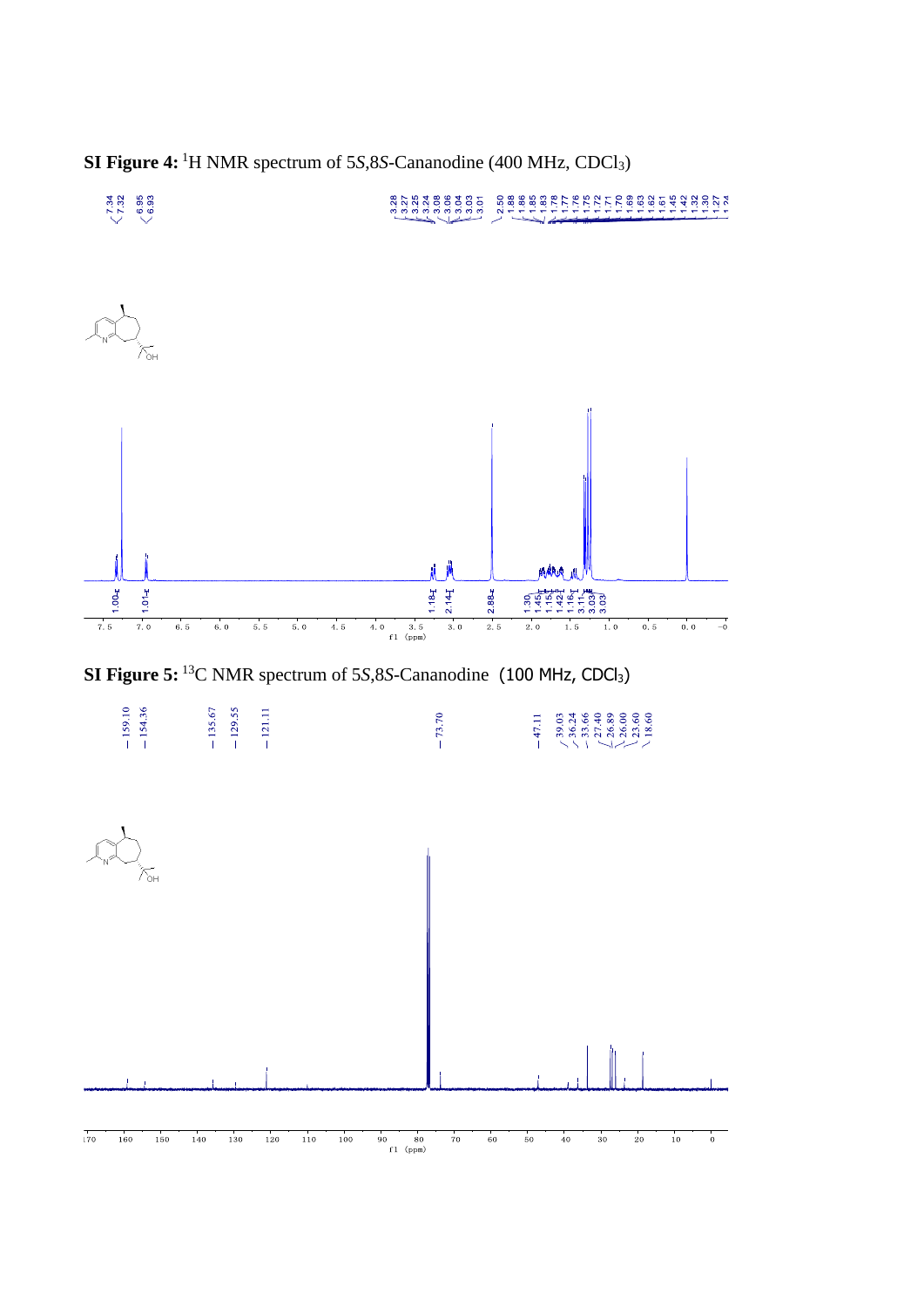

## **SI Figure 6:** HR-ESI-MS spectrum of 5*S*,8*S*-Cananodine (HR-ESI-MS)

**SI Figure 7 :** Optical rotation spectrum of Cananodine



#### $ASE-6-1$

Monday, Dec 25 2017

This sample was measured on an Autopol VI, serial number 90069, manufactured by Rudolph Research Analytical, Hackettstown, NJ.

Set Temperature : 25.0 Temp Corr : OFF

|               | Average   | Std.Dev. | Maximum | Minimum   |                               |     |        |       |       |
|---------------|-----------|----------|---------|-----------|-------------------------------|-----|--------|-------|-------|
| $\frac{n}{3}$ | 10,000    | 0.0000   | 10,000  | 10,000    |                               |     |        |       |       |
| S.No          | Sample ID | Time     | Result  | Scale     | OR <sup>o</sup> Arc WLG Lg.mm |     |        | Conc. | Temp. |
|               | CA01A     | 18:34:03 | 10,000  | <b>SR</b> | 0.006                         | 589 | 100.00 | 0.060 | 25.0  |
|               | CA01A     | 18:34:09 | 10,000  | SR        | 0.006                         | 589 | 100.00 | 0.060 | 25.0  |
|               | CA01A     | 18:34:15 | 10,000  | <b>SR</b> | 0.006                         | 589 | 100.00 | 0.060 | 25.0  |

Signature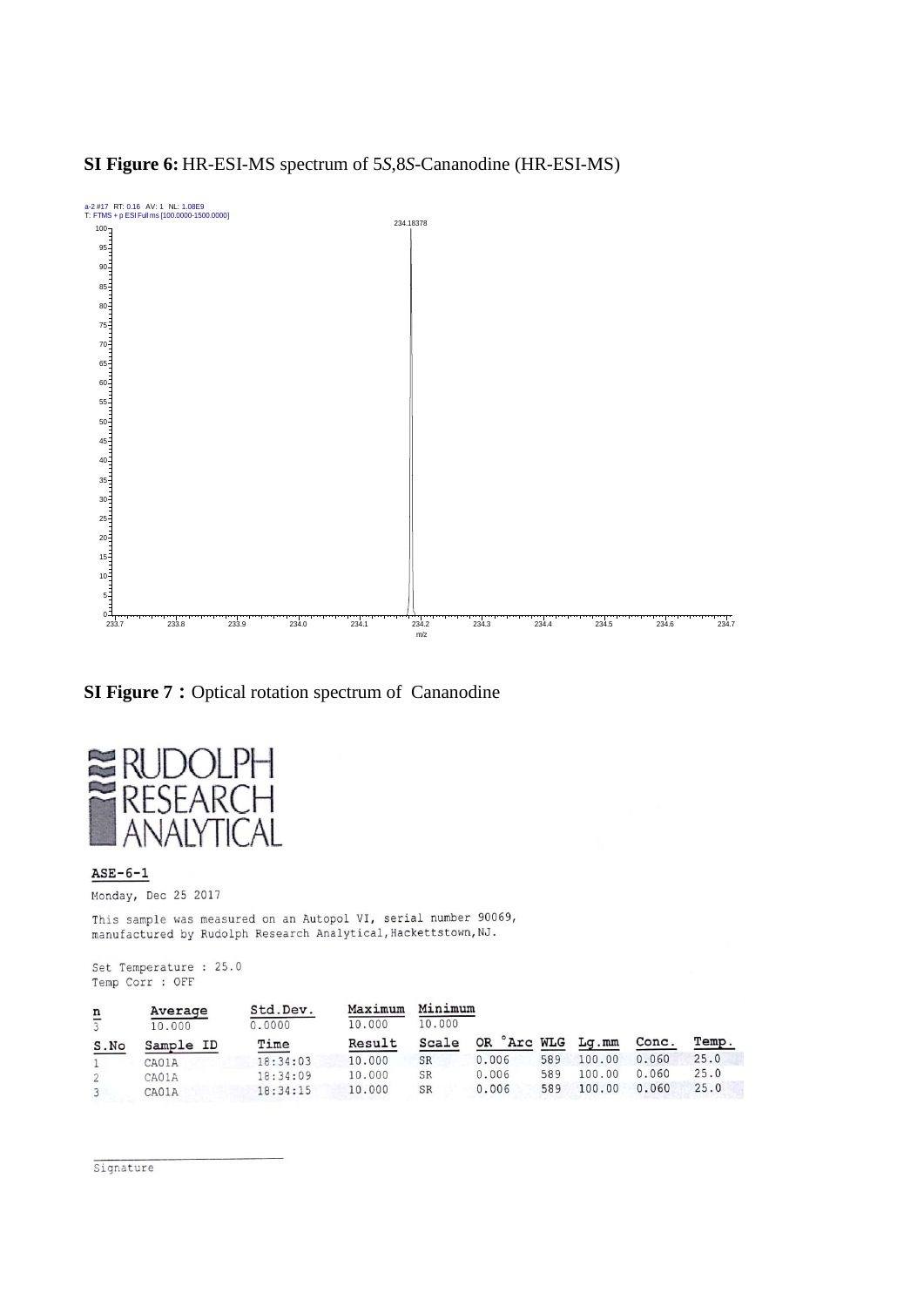### **SI Figure 8:**Optical rotation spectrum of 5*S*,8*S*-Cananodine



#### $ASE-6-1$

Monday, Dec 25 2017

This sample was measured on an Autopol VI, serial number 90069, manufactured by Rudolph Research Analytical, Hackettstown, NJ.

Set Temperature : 25.0 Temp Corr : OFF

| $\frac{n}{3}$ | Average<br>$-10.000$ | Std.Dev.<br>0.0000 | Maximum<br>$-10.000$ | Minimum<br>$-10.000$ |                               |     |        |       |       |  |
|---------------|----------------------|--------------------|----------------------|----------------------|-------------------------------|-----|--------|-------|-------|--|
|               |                      |                    |                      |                      |                               |     |        |       |       |  |
| S.No          | Sample ID            | Time               | Result               | Scale                | OR <sup>°</sup> Arc WLG Lg.mm |     |        | Conc. | Temp. |  |
|               | CY01B                | 19:50:40           | $-10.000$            | SR                   | $-0.006$                      | 589 | 100.00 | 0.060 | 25.0  |  |
|               | CY01B                | 19:50:46           | $-10.000$            | SR                   | $-0.006$                      | 589 | 100.00 | 0.060 | 25.0  |  |
| 3             | CY01B                | 19:50:54           | $-10.000$            | SR                   | $-0.006$                      | 589 | 100,00 | 0.060 | 25.0  |  |

Signature

 $7.29$ <br>  $7.27$ <br>  $6.88$ <br>  $6.88$ 

# **SI Figure 9:**<sup>1</sup>H NMR spectrum of ( $\pm$ )-eguaipridine (400 MHz, CDCl<sub>3</sub>)

 $-4.73$